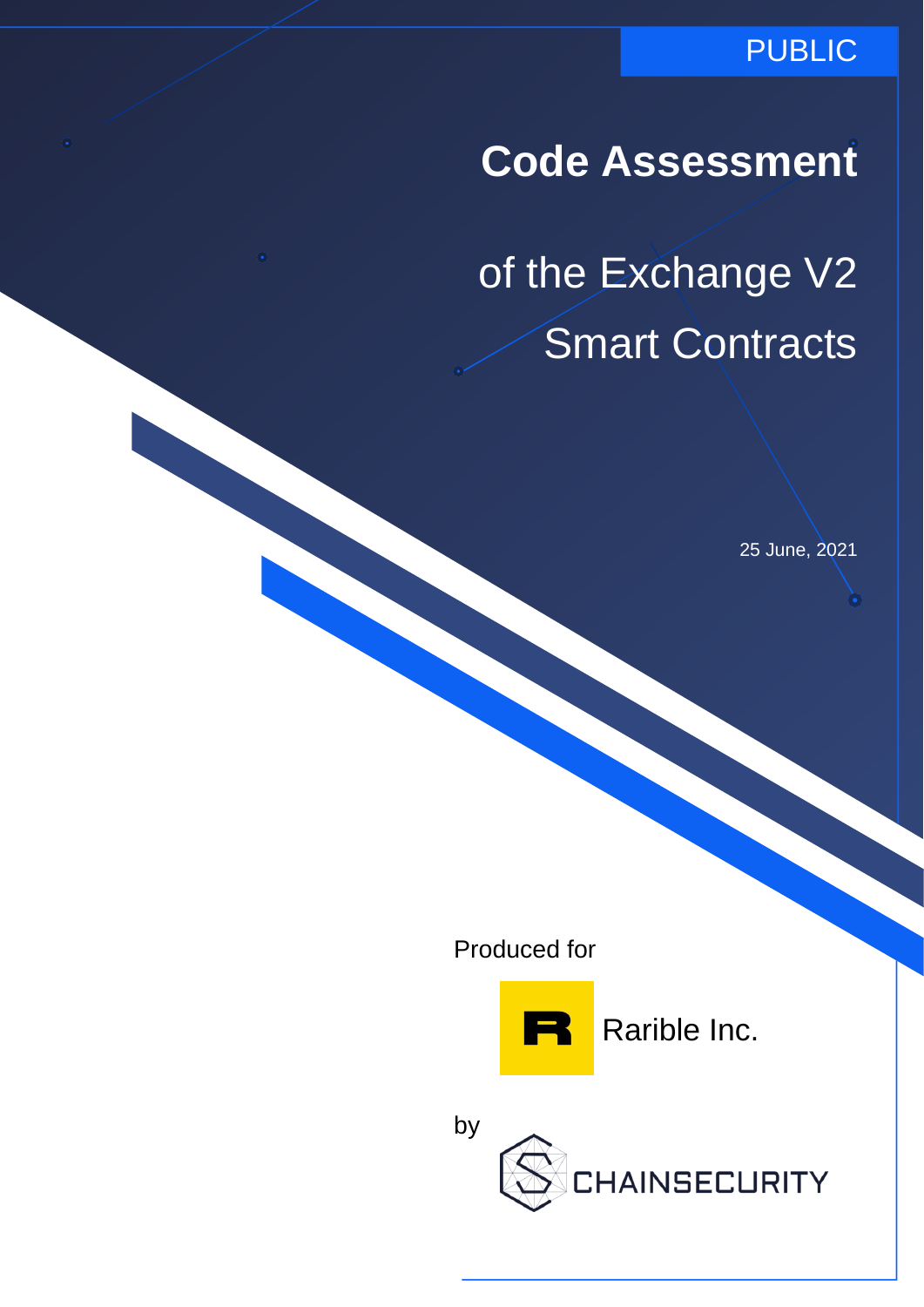# **Contents**

 $\circledS$ 

| <b>1 Executive Summary</b>      | 3                |
|---------------------------------|------------------|
| <b>2 Assessment Overview</b>    | $\boldsymbol{4}$ |
| 3 Limitations and use of report | $6\phantom{1}6$  |
| 4 Terminology                   | 7                |
| 5 Findings                      | 8                |
| <b>6 Resolved Findings</b>      | 10               |
| <b>Notes</b>                    | 14               |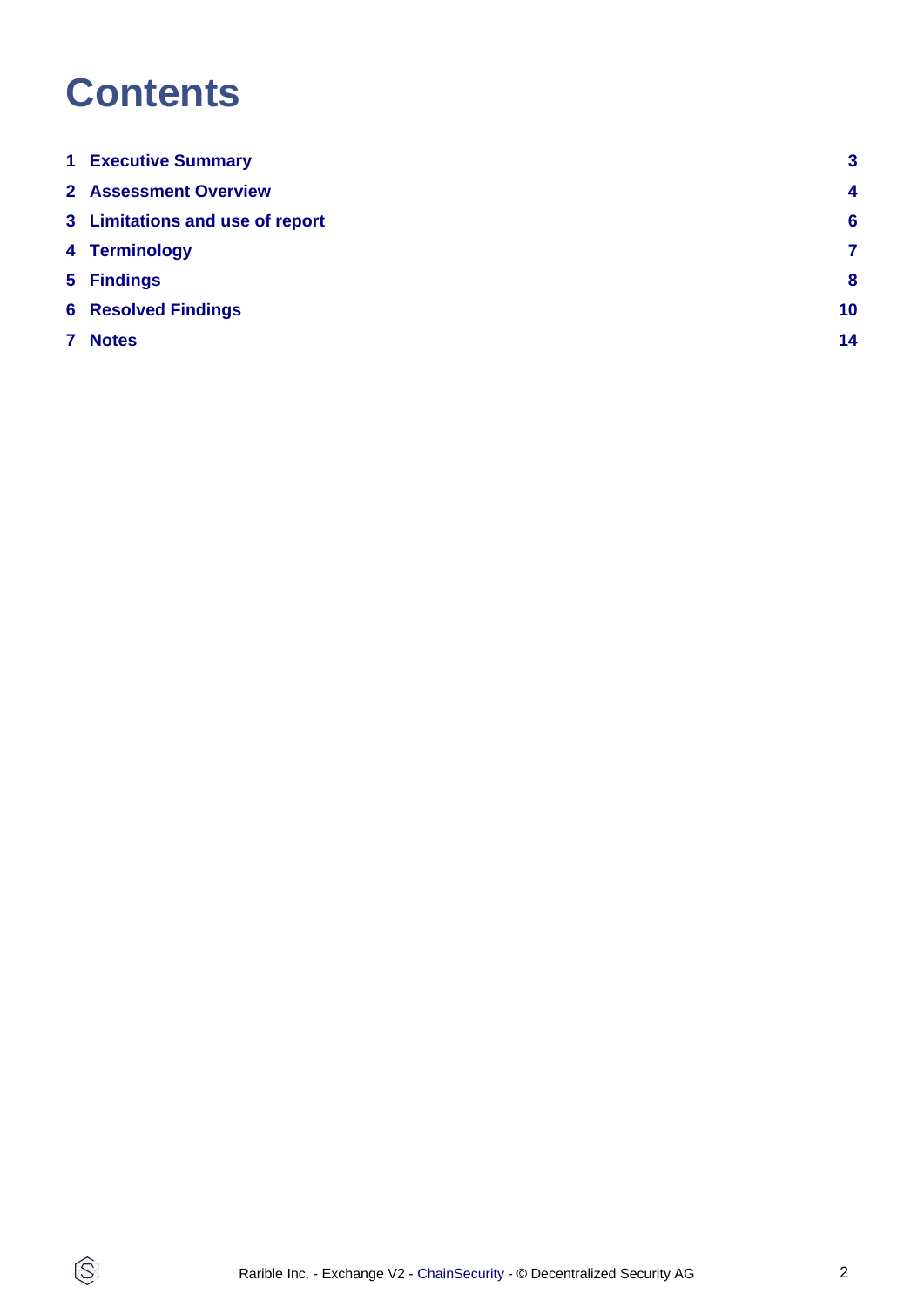# <span id="page-2-0"></span>**1 Executive Summary**

Dear Sir or Madam,

First and foremost, we would like to thank Rarible Inc. for giving us the opportunity to assess the current state of their Exchange V2 system. This document outlines the findings, limitations, and methodology of our assessment.

The majority of raised issues were fixed by modifications of code or by clarified documentation. Two low severity and one medium severity issues were not fixed, as the risk was accepted by the Rarible Inc.. Even though they do not threaten the main functionality of the Exchange V2, we suggest revisiting these issues.

We hope that this assessment provides more insight into the current implementation and provides valuable findings. We are happy to receive questions and feedback to improve our service and are highly committed to further support your project.

Sincerely yours,

IS

**ChainSecurity** 

## **1.1 Overview of the Findings**

Below we provide a brief numerical overview of the findings and how they have been addressed.

| <b>Critical</b> -Severity Findings | $\overline{0}$ |
|------------------------------------|----------------|
| <b>High-Severity Findings</b>      | 1              |
| <b>• Code Corrected</b>            | 1              |
| <b>Medium</b> -Severity Findings   | 4              |
| <b>• Code Corrected</b>            | $\mathbf 1$    |
| • Specification Changed            | $\overline{2}$ |
| • Risk Accepted                    | 1              |
| <b>Low</b> )-Severity Findings     | 5              |
| • Code Corrected                   | $\overline{2}$ |
| • Specification Changed            | 1              |
| • Risk Accepted                    | $\overline{2}$ |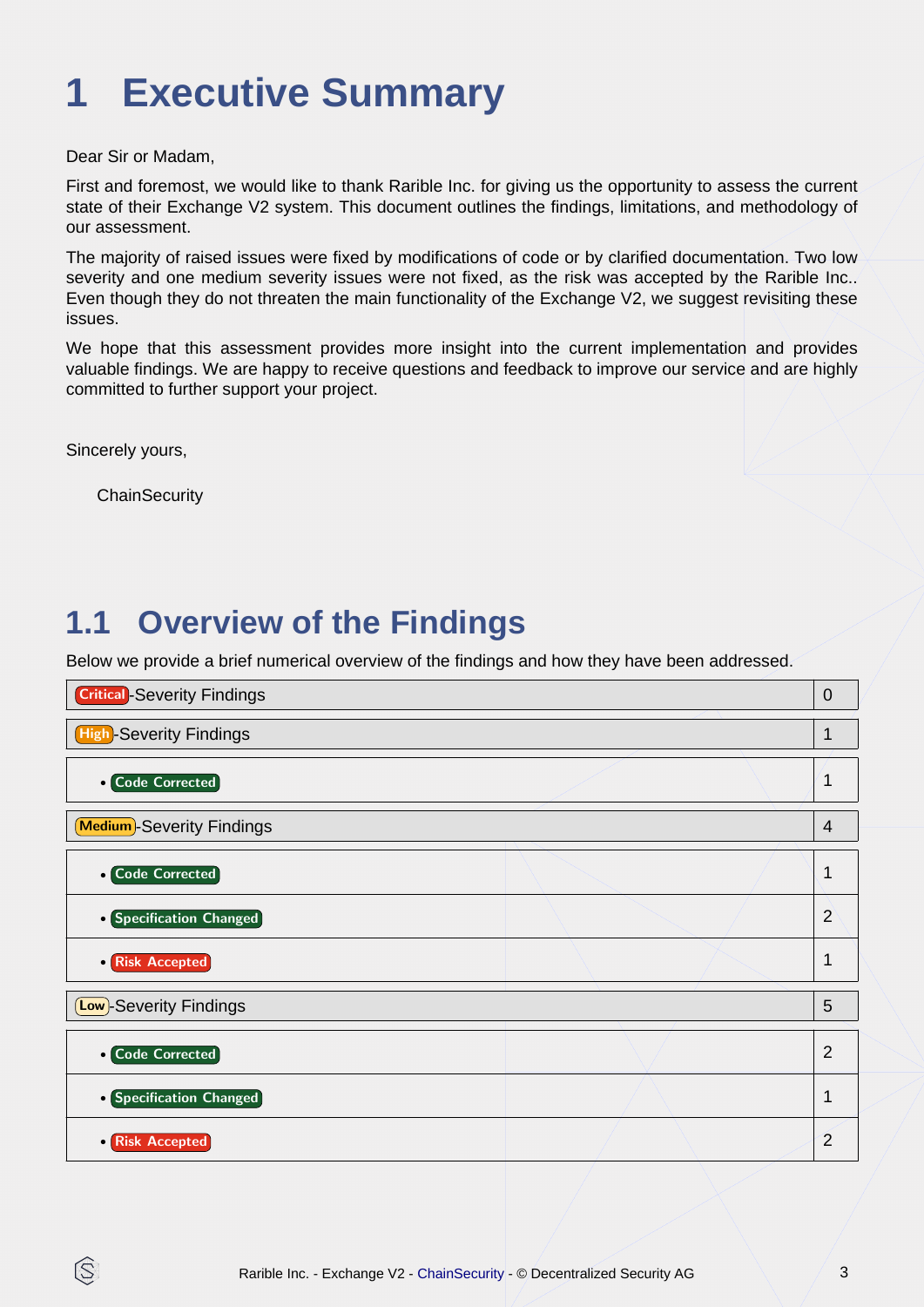# <span id="page-3-1"></span><span id="page-3-0"></span>**2 Assessment Overview**

In this section we briefly describe the overall structure and scope of the engagement including the code commit which is referenced throughout this report.

## **2.1 Scope**

The assessment was performed on the source code files inside the Rariable repository in exchange-v2 folder, based on the documentation files. In addition contract LibAsset from the same repository asset folder is included in the scope. The table below indicates the code versions relevant to this report and when they were received.

| Date         | Commit Hash                              | <b>Note</b>        |
|--------------|------------------------------------------|--------------------|
| 13 May 2021  | ffb48d0c6c3593a8ea8e41669d370057315b8265 | Initial Version    |
| 14 June 2021 | f62e271ef3affb65f37d47723f6060f434f29152 | Version with fixes |
| 18 June 2021 | 1ea1ac9f965553cf749a646e65124e1e23966681 | Version with fixes |

For the solidity smart contracts, the compiler version 0.7.6 was chosen.

### **2.1.1 Excluded from scope**

Contracts from test subfolders inside the folders mentioned in the Scope. External library dependencies and any UI components that might interact with the contracts.

## **2.2 System Overview**

This system overview describes the  $($ Version 1 $)$  of the contracts as defined in t[he Assessment Overview.](#page-3-1) Furthermore, in the findings section we have added a version icon to each of the findings to increase the readability of the report.

Exchange V2 implements two main functionalities: order matching (matchOrder) and order cancellation (cancelOrder).

When a pair of valid orders is matched, at least one of the orders gets fully filled. Then, the fees and royalties are paid to the corresponding parties. The filling of the order is measured by the received take asset of the order. Due to flooring of the estimation of the remaining make amount from remaining take amount, some leftover make assets can be unsellable. Depending on the arrangement of arguments, the two orders of the pair are named Left and Right. An order is valid if its signature is valid or the invoker of the matchOrder is also the maker of the order. A pair of orders is matchable if:

- 1. For both orders, the receiver (taker) of the order, if defined, is the same as the offerer (maker) of the other one. If no taker is defined any offerer can match.
- 2. The asset types used in the orders match, meaning the make asset type of one order should match the take asset type of other order.
- 3. The make/take ratios of orders allow them to be filled. In other words, the seller and buyer can agree on the price. In case of matchable but different prices the left order dictates the price of the exchange. Because of the uint arithmetics, prices are estimated by uint and checks prevent price slippage with 0.1% accuracy.

The orders can be separated into two categories:

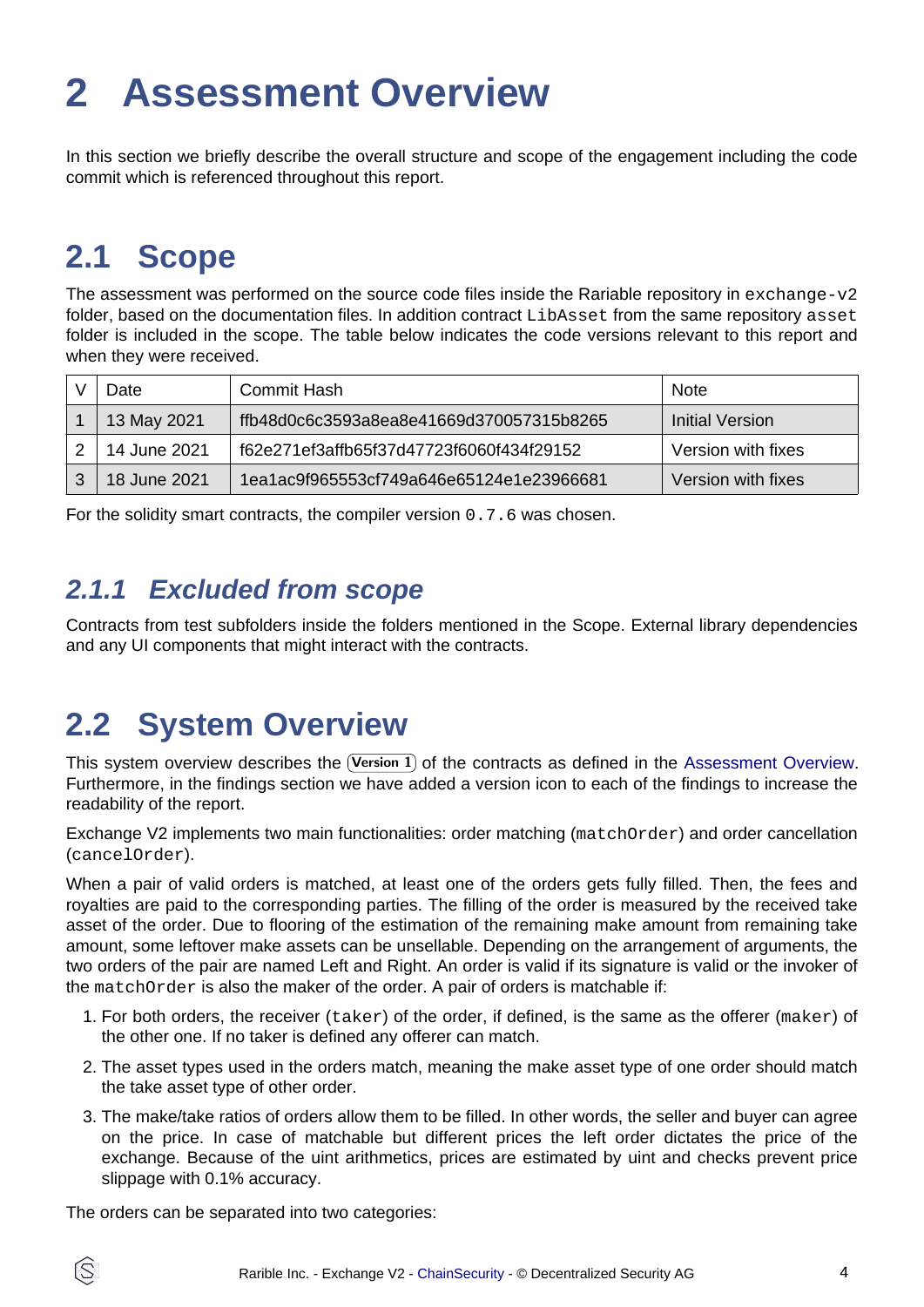- 1. **Salted orders**: In these orders a salt (a random number) is defined. The status of these orders is stored on the blockchain. An order can be partially filled. These orders can be canceled.
- 2. **Ad-hoc orders**: they have salt set to 0 and need to be sent to contract directly by the maker. Filling degree tracking is off for such orders, while only the maker can resubmit the order.

A normal order is canceled by setting its filling degree to the maximum possible value. Cancellation of the order is possible only by the maker of the order.

### **2.2.1 Fees**

ĺS

Depending on the asset types in the orders, one of them can be chosen as an asset for fee payment. In the current setup, fees can only be paid if ERC20, ERC1155 or native ether are among the order asset types.

If both make and take assets of the order can pay fees, the left order make asset pays the fees.

Maker of the fee paying asset needs to provide fees on top of the order maker value. Taker of the fee paying asset will receive amount reduced by the fees.

### **2.2.2 Trust Model**

We assume that the users are fully aware of the what orders they sign. An order formed by a malicious party can lead the seller to send the amounts to addresses that they do not control.

Owner of the contract is considered to be trusted party, that will not set up malicious contract parameters such as platform fees or transfer proxies.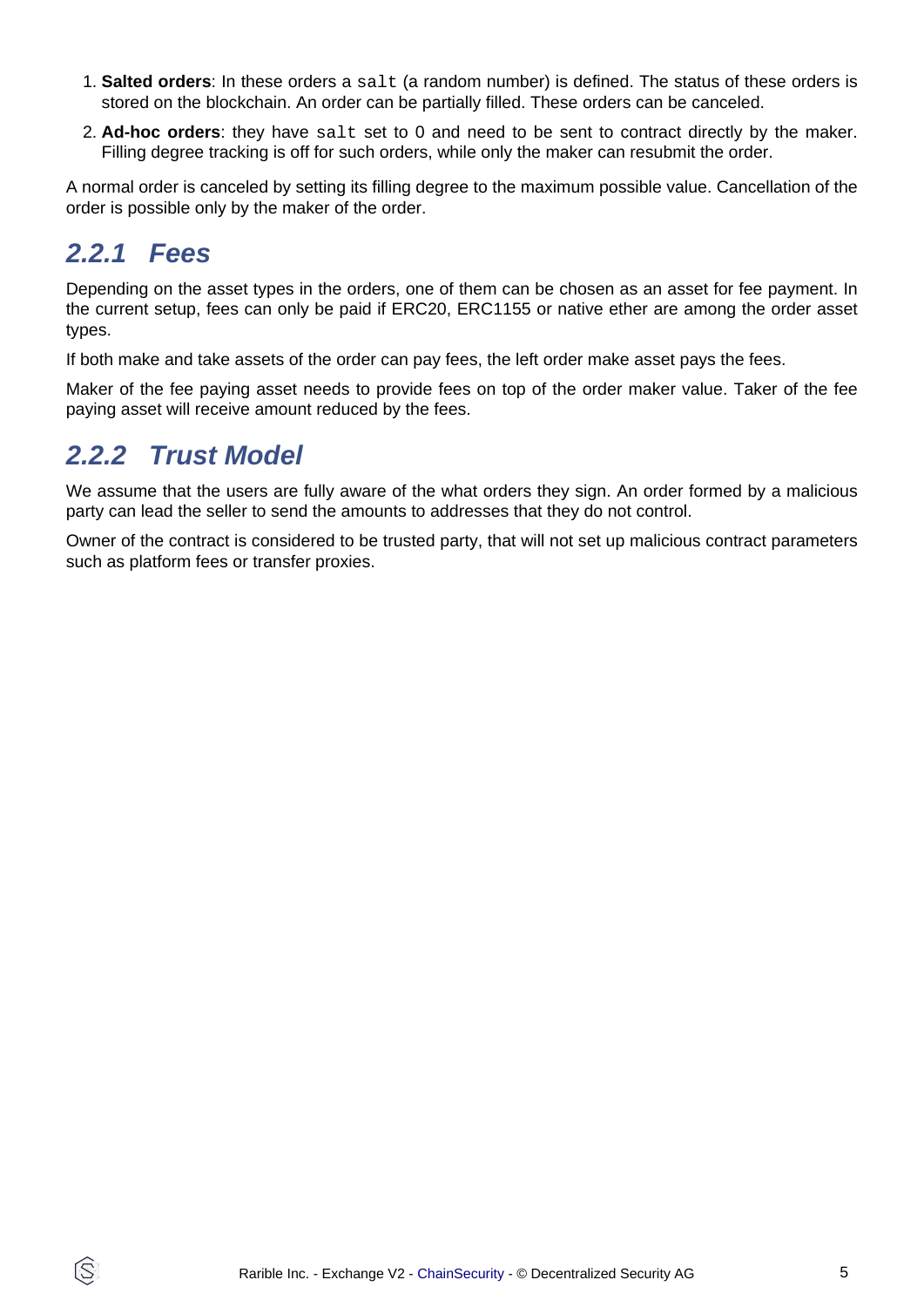# <span id="page-5-0"></span>**3 Limitations and use of report**

Security assessments cannot uncover all existing vulnerabilities; even an assessment in which no vulnerabilities are found is not a guarantee of a secure system. However, code assessments enable discovery of vulnerabilities that were overlooked during development and areas where additional security measures are necessary. In most cases, applications are either fully protected against a certain type of attack, or they are completely unprotected against it. Some of the issues may affect the entire application, while some lack protection only in certain areas. This is why we carry out a source code assessment aimed at determining all locations that need to be fixed. Within the customer-determined time frame, ChainSecurity has performed an assessment in order to discover as many vulnerabilities as possible.

The focus of our assessment was limited to the code parts associated with the items defined in the engagement letter on whether it is used in accordance with its specifications by the user meeting the criteria predefined in the business specification. We draw attention to the fact that due to inherent limitations in any software development process and software product an inherent risk exists that even major failures or malfunctions can remain undetected. Further uncertainties exist in any software product or application used during the development, which itself cannot be free from any error or failures. These preconditions can have an impact on the system's code and/or functions and/or operation. We did not assess the underlying third party infrastructure which adds further inherent risks as we rely on the correct execution of the included third party technology stack itself. Report readers should also take into account the facts that over the life cycle of any software product, changes to the product itself or to its environment, in which it is operated, can have an impact leading to operational behaviours other than initially determined in the business specification.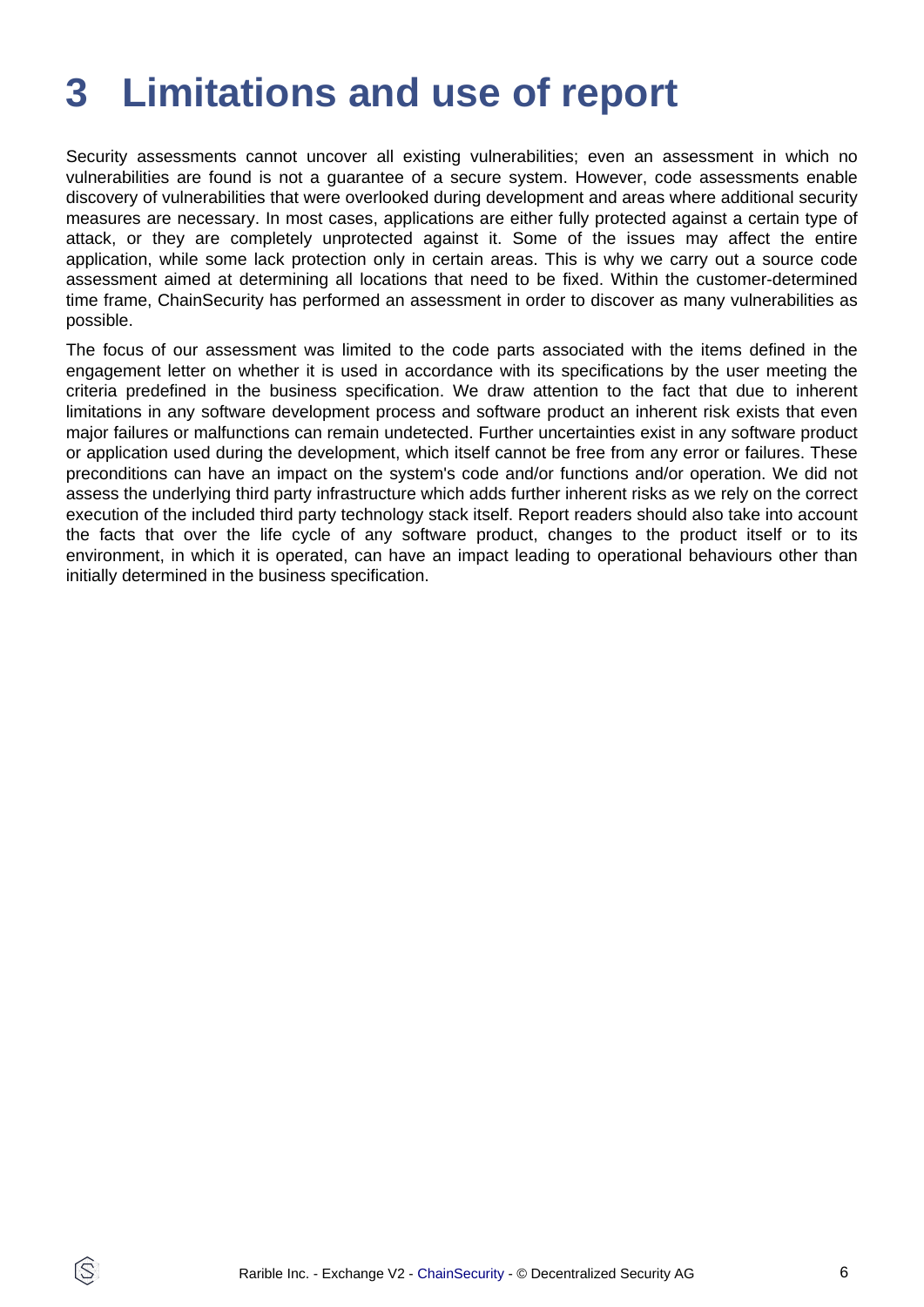# <span id="page-6-0"></span>**4 Terminology**

ĺS

For the purpose of this assessment, we adopt the following terminology. To classify the severity of our findings, we determine the likelihood and impact (according to the CVSS risk rating methodology).

- Likelihood represents the likelihood of a finding to be triggered or exploited in practice
- Impact specifies the technical and business-related consequences of a finding
- Severity is derived based on the likelihood and the impact

We categorize the findings into four distinct categories, depending on their severities. These severities are derived from the likelihood and the impact using the following table, following a standard risk assessment procedure.

| <b>Likelihood</b> | <b>Impact</b>   |             |               |
|-------------------|-----------------|-------------|---------------|
|                   | High            | Medium      | Low           |
| High              | <b>Critical</b> | High        | <b>Medium</b> |
| Medium            | <b>High</b>     | Medium      | Low           |
| LOW               | <b>Medium</b>   | $[$ Low $]$ | Low           |

As seen in the table above, findings that have both a high likelihood and a high impact are classified as critical. Intuitively, such findings are likely to be triggered and cause significant disruption. Overall, the severity correlates with the associated risk. However, every finding's risk should always be closely checked, regardless of severity.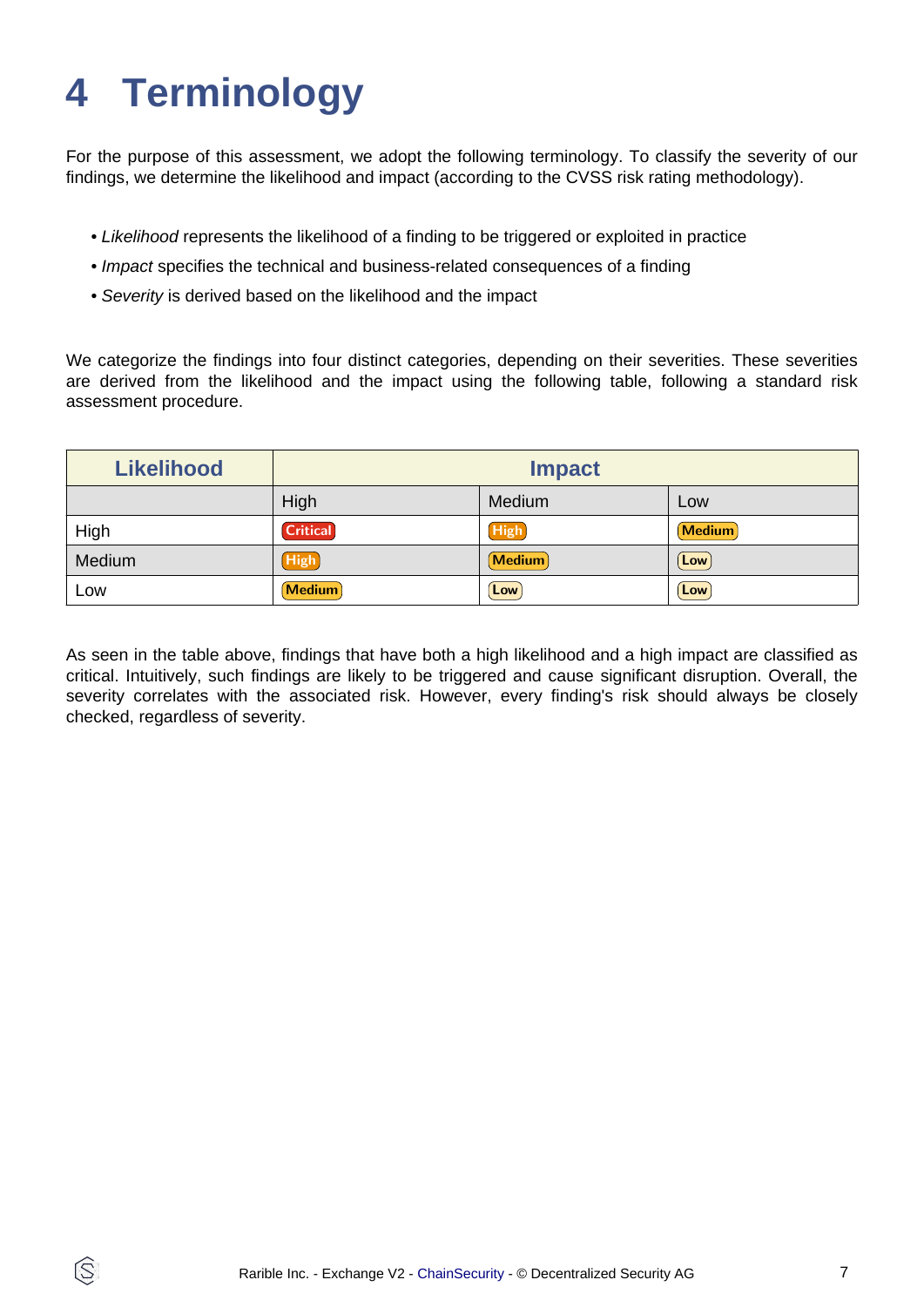# <span id="page-7-3"></span><span id="page-7-0"></span>**5 Findings**

In this section, we describe any open findings. Findings that have been resolved, have been moved to the [Resolved Findings](#page-9-1) section. All of the findings are split into these different categories:

- Security : Related to vulnerabilities that could be exploited by malicious actors
- Design : Architectural shortcomings and design inefficiencies
- Correctness : Mismatches between specification and implementation

Below we provide a numerical overview of the identified findings, split up by their severity.

| <b>Critical</b> -Severity Findings                            |  |
|---------------------------------------------------------------|--|
| <b>High-Severity Findings</b>                                 |  |
| <b>Medium</b> -Severity Findings                              |  |
| • Cancel Order Authorization Differs From Match Risk Accepted |  |

Low -Severity Findings 2

- [Dependency on EIP712Upgradeable](#page-7-2) Risk Accepted
- [Missing Indexes In Events](#page-8-0) Risk Accepted

## <span id="page-7-1"></span>**5.1 Cancel Order Authorization Differs From Match**

**Design Medium Version 1 Risk Accepted** 

Function validate of OrderValidator contract permits matches in cases when the message sender is not the order maker. This can be done when the order maker is an ERC1271 implementation or when the sender provides a valid signature. During the cancellation the only check that is done is:

require( $\text{msgSender}() == \text{order}.\text{maker}, \text{"not a maker"}$ );

This check is more strict than the matchOrders authorization rules and limits the possible pool of parties that can use this entry-point, for example, ERC1271 contracts cannot cancel their orders.

### <span id="page-7-2"></span>**5.2 Dependency on** EIP712Upgradeable **Security Low Version 1 Risk Accepted**

Contract OrderValidator uses EIP712Upgradeable contract from openzeppelin library, which is currently in a draft stage. That increases the risk of bugs and errors in all contracts that use this dependency. In addition draft library contracts tend to be inefficient. For example in current version, every call to hashTypedDataV4 triggers two storage lookups (EIP712NameHash(), \_EIP712VersionHash()) which together cost 4200. That is fairly unnecessary.

import "@openzeppelin/contracts-upgradeable/drafts/EIP712Upgradeable.sol";

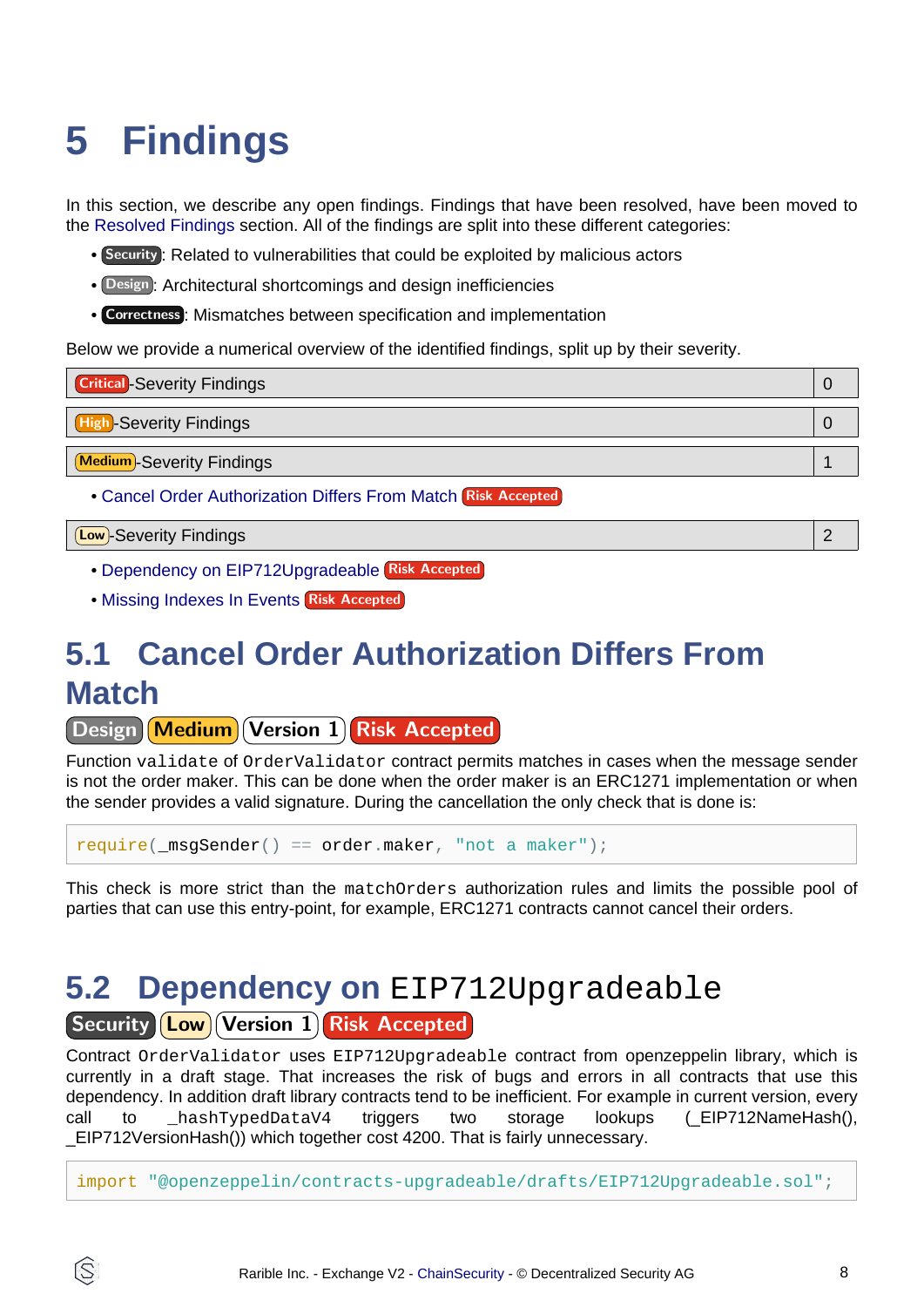## <span id="page-8-0"></span>**5.3 Missing Indexes In Events**

Design Low Version 1 Risk Accepted

In ExchangeV2Core the events Cancel and Match contain no indexed fields. Indexing order hashes will help to avoid performance issues on node clients.

 $\circledS$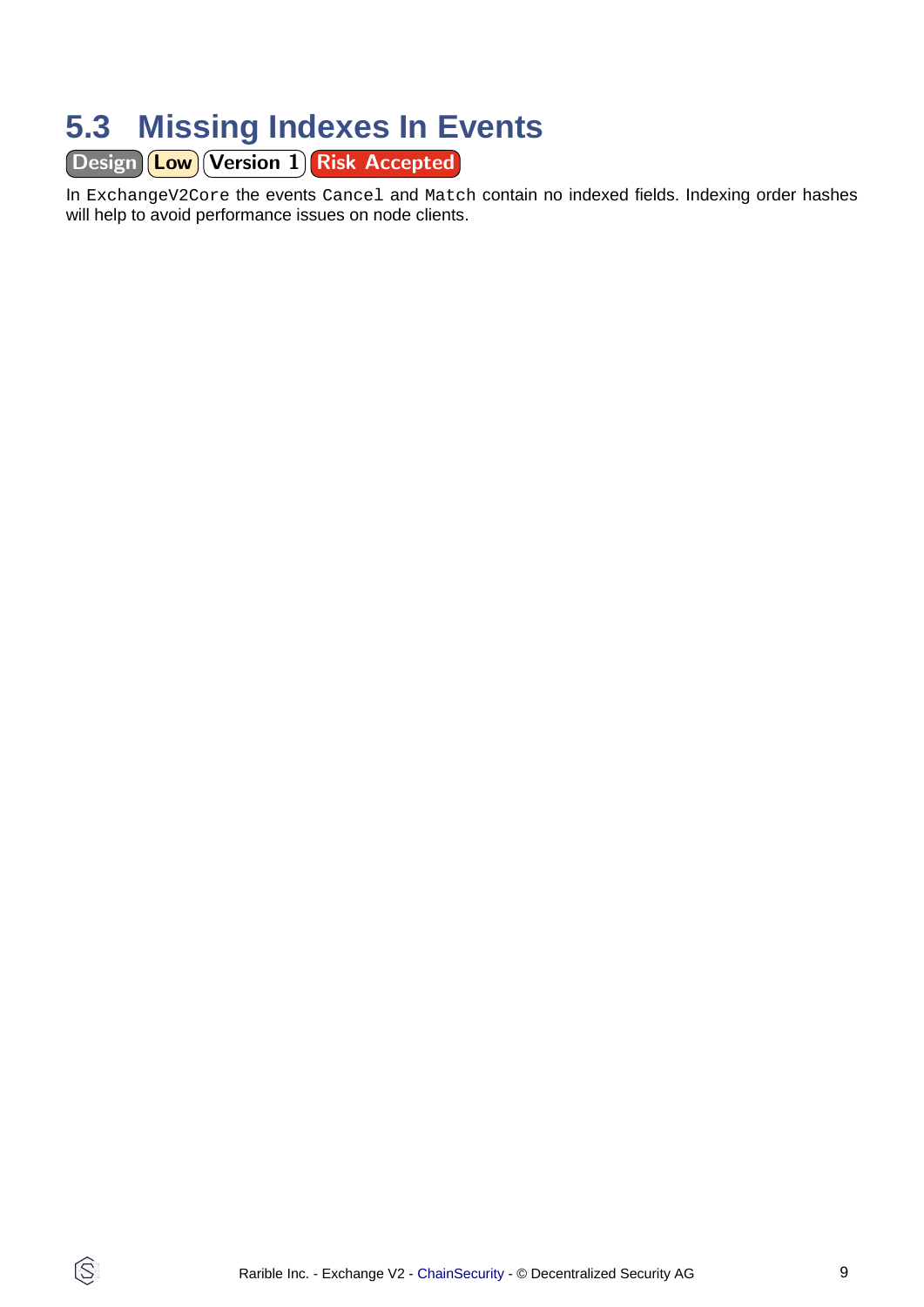# <span id="page-9-1"></span><span id="page-9-0"></span>**6 Resolved Findings**

Here, we list findings that have been resolved during the course of the engagement. Their categories are explained in the [Findings](#page-7-3) section.

Below we provide a numerical overview of the identified findings, split up by their severity.

| <b>Critical</b> -Severity Findings |  |
|------------------------------------|--|
| <b>High</b> Severity Findings      |  |

• [doTransfers Does Not Hanlde LibFeeSide.FeeSide.NONE](#page-9-2) Code Corrected

Medium -Severity Findings 3

- [Function safeGetPartialAmountFloor Precision Problems](#page-9-3) Specification Changed
- [Order Salt Problems](#page-10-0) Specification Changed
- [Orders With Salt 0 Can Be Canceled](#page-10-1) Code Corrected

#### Low -Severity Findings 3

- [Compiler Version Not Fixed](#page-11-0) Code Corrected
- [Contracts Can Be Order Makers](#page-11-1) Specification Changed
- [Precision Check in calculateRemaining Problem](#page-11-2) Code Corrected

## <span id="page-9-2"></span>**6.1** doTransfers **Does Not Hanlde**

### LibFeeSide.FeeSide.NONE

Design High Version 1 Code Corrected

doTransfers performs the transfer of assets after choosing which is the feeable side. However, getFeeSide can return the value LibFeeSide.FeeSide.NONE in the case none of the assets are ETH or ERC20 or ERC1155. This value is not handled by the function doTransfers which results to the transfer not being performed.

#### **Code corrected:**

doTransfers was changed to handle LibFeeSide.FeeSide.NONE.

## <span id="page-9-3"></span>**6.2 Function** safeGetPartialAmountFloor **Precision Problems**

### Correctness Medium Version 1 Specification Changed

The function safeGetPartialAmountFloor( uint256 numerator, uint256 denominator, uint256 target) defined in LibMath contract effectively computes the numerator \* target / denominator and reverts on too much divergence from the correct value. Due to the different nature of tokens ( ETH, ERC20, ERC721, etc.) and different decimals on them, the actual values sent to this function can be of different orders. In cases when the denominator is greater

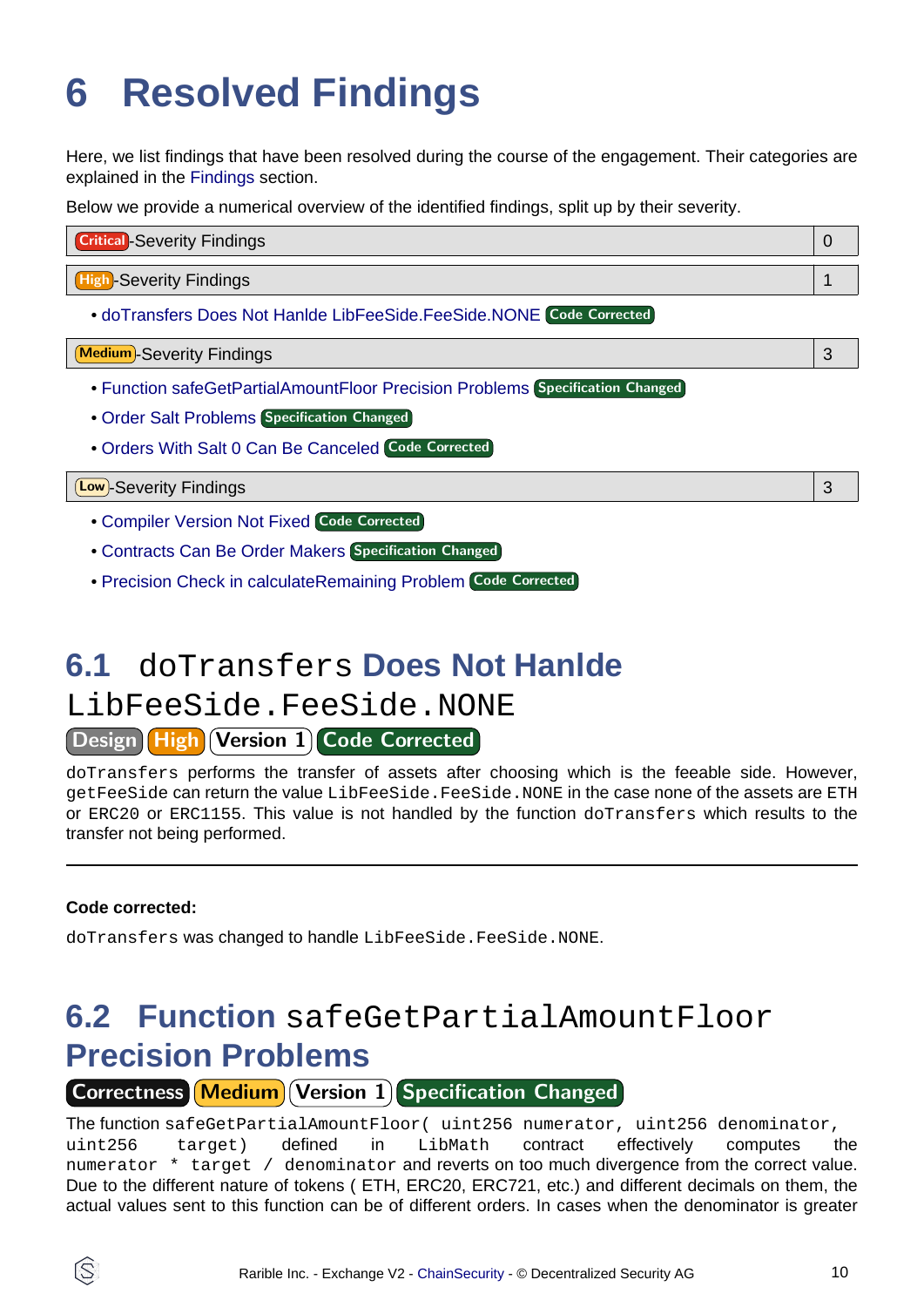than the numerator \* target the 0 will be returned. This can lead to situations when the orders cannot be matched. For example order "Buy 30 for 600X" cannot be matched with order "Sell X for 10", because the fillRight function that relies on safeGetPartialAmountFloor will return (10, 0) value that later will fail the check in matchAndTransfer function.

The safeGetPartialAmountFloor function is used in following places:

- Function fillLeft in LibFill contract.
- Function fillRight in LibFill contract.
- Function calculateRemaining in LibOrder contract. In this case, big, close to filling values may fail.

#### **Specification corrected:**

Now the specification correctly communicates the behavior of the contract.

### <span id="page-10-0"></span>**6.3 Order Salt Problems**

#### Design Medium Version 1 Specification Changed

The salt is effectively a field of an order that allows different orders of the same asset types from the same maker to be distinguishable from each other. This field is also part of the hashKey of the order that is used to track the filling of the order. However, due to the lack of Asset values in the hashKey, the same value for salt can be resubmitted with higher-order take value, and thus lead to multiple full filling of the same order. For example, an order that makes 20 take X after filling can be resubmitted with the same salt and higher take limit: make 30 take 2X. Note that after cancellation the salt becomes unusable for the maker. From a specification point of view, it the order with same hashKey shouldn't be fully filled multiple times.

```
function hashKey(Order memory order) internal pure returns (bytes32) {
     return keccak256(abi.encode(
             order.maker,
             LibAsset.hash(order.makeAsset.assetType),
            LibAsset.hash(order.takeAsset.assetType),
             order.salt
         ));
}
```
#### **Specification corrected:**

The behavior was documented and properly described in  $exchange-v2/readme$ .md.

### <span id="page-10-1"></span>**6.4 Orders With Salt 0 Can Be Canceled** Design Medium Version 1 Code Corrected

The filling degree of orders with salt 0 is not tracked in the matchOrders function. But the calculateRemaining function will use the value from fills map to compute the remaining value that needs to be filled. The cancel function effectively sets the fills map value to the UINT256\_MAX value. Users can also cancel orders with salt 0, effectively making the asset pair not longer usable with salt 0.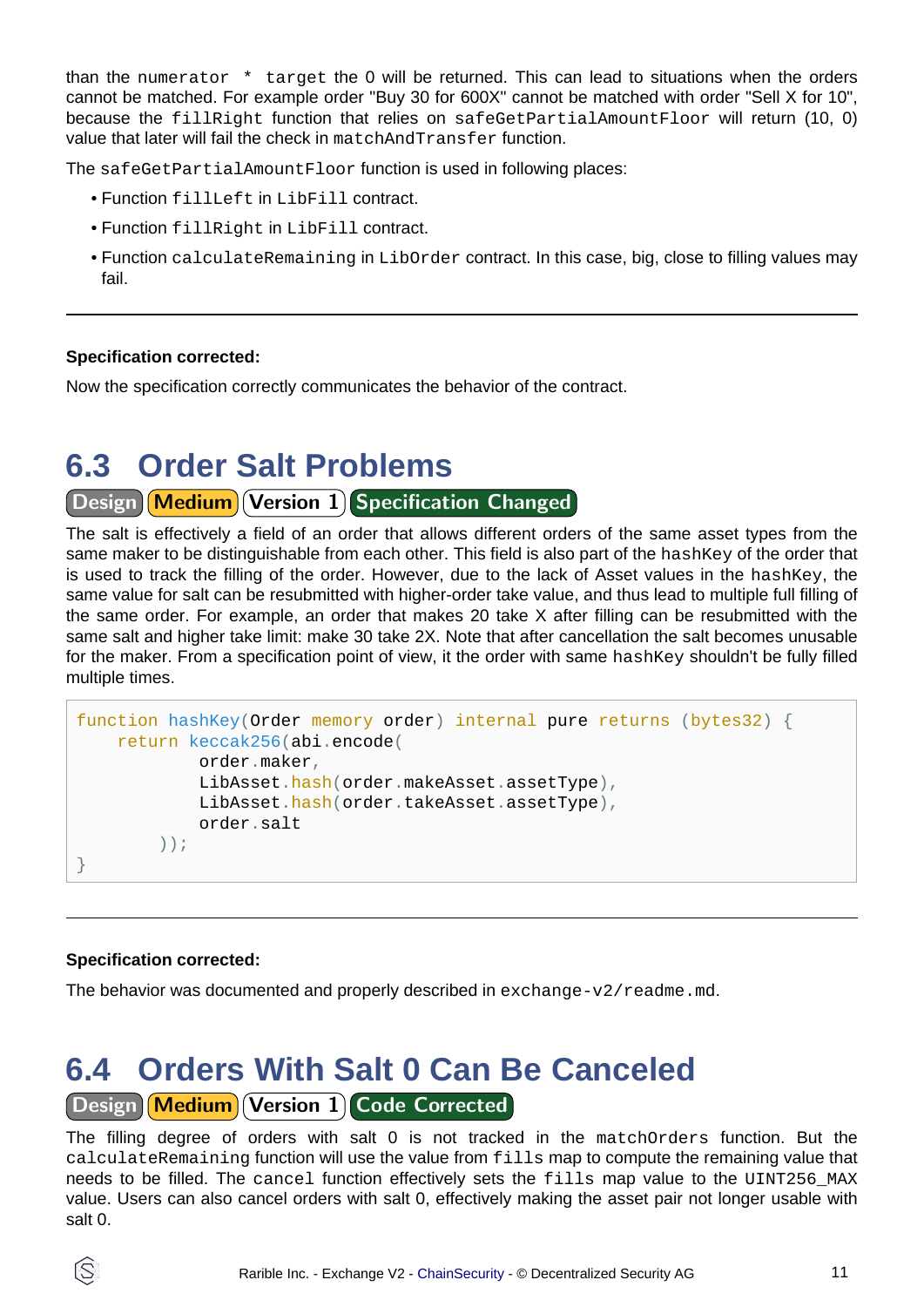#### **Code corrected:**

A check that prevents 0 salt order cancellation was added.

### <span id="page-11-0"></span>**6.5 Compiler Version Not Fixed** Design **Low** Version 1 Code Corrected

The solidity compiler is not fixed in the code. In addition, different files define different pragmas. The version, however, is defined in the truffle-config.js to be 0.7.6. In the code the following pragma directives are used:

```
pragma solidity >=0.6.2 <0.8.0;
pragma solidity >=0.6.9 <0.8.0;
```
#### **Code corrected:**

The pragma was fixed to 0.7.6 for all contracts.

### <span id="page-11-1"></span>**6.6 Contracts Can Be Order Makers**

#### Design **Low** Version 1 Specification Changed

Maker and Taker of orders can be contracts with the help of the ERC1271 standard. In addition, fee receiving parties can be contracts too. If native ether is used as an asset during the match, the transfers can fail if the contracts do not implement a payable fallback function. The system specification should clearly communicate this requirement to the users.

#### **Specification corrected:**

The expectations from contracts were documented and described in  $exchange-v2/readm$ .md.

## <span id="page-11-2"></span>**6.7 Precision Check in calculateRemaining Problem**

#### Design (Low) Version 1 Code Corrected

Due to a precision check in function calculateRemaining orders with different magnitudes of take and make values can become unfillable even with a small filling degree. For example, Order with make 10 take 100 cannot be filled if fill amount of take is 15. In calculateRemaining the remaining make value for that order will be approximated with value 8. Because the true value of 8.5 cannot be expressed with integer numbers, the error of 0.5 will exceed 0.1% limit that is built-in in calculateRemaining due to utilization of LibMath.safeGetPartialAmountFloor function.

#### **Code corrected:**

The precision check in calculateRemaining function was removed in commit 839710b1bd7ed11fc22fa2093f408934b92ccf35. This fix prevents premature order freeze. With the fix,

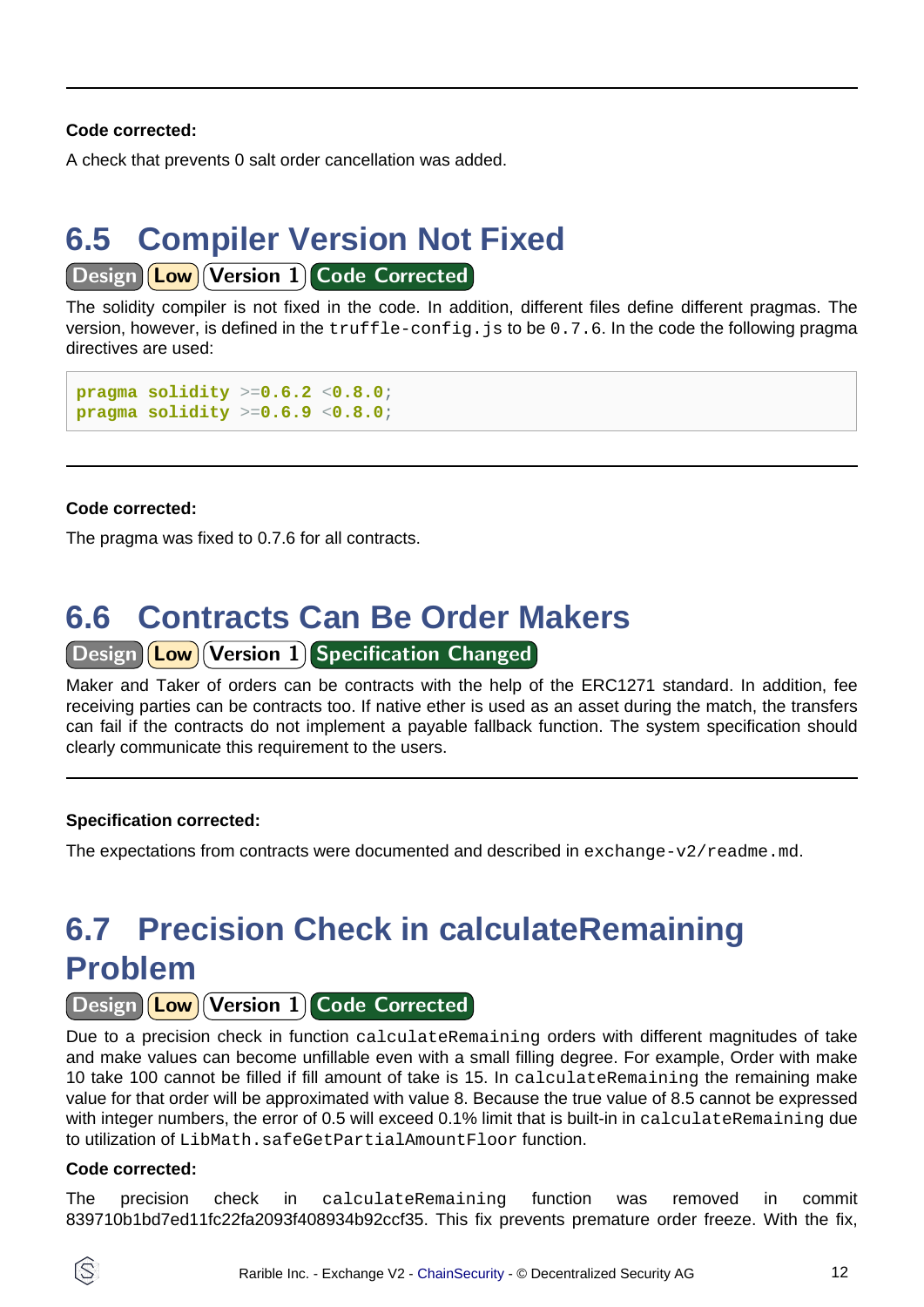only the last make item of the order can be unsellable. For example, an order with make 10 take 100 cannot be fully filled if the fill amount of take is 95, as the 0.5 make value will be estimated by calculateRemaining function as 0. With help of order extension functionality, such orders can be fixed via signature resubmission with greater values. The precision check for price computation is still used.

 $\circledS$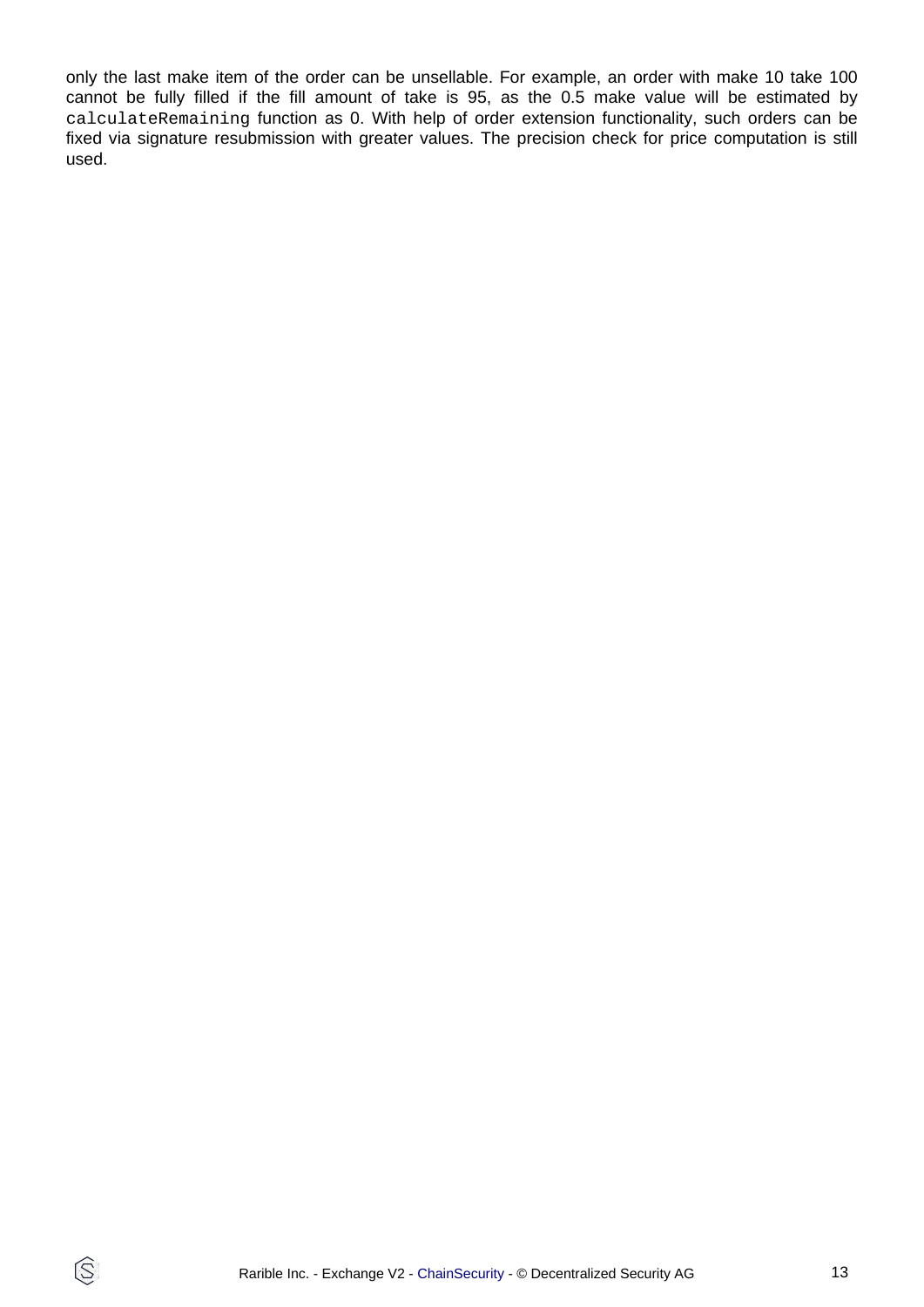# <span id="page-13-0"></span>**7 Notes**

We leverage this section to highlight further findings that are not necessarily issues. The mentioned topics serve to clarify or support the report, but do not require an immediate modification inside the project. Instead, they should raise awareness in order to improve the overall understanding.

## **7.1 Accumulation of Rounding Errors Note Version 1**

The fullfilment of an order is tracked by the fills mapping. The remaining part comes from the subtraction of the value the fills mapping holds for a particular order from the total take value of the order.

```
if (orderLeft.salt != 0) {
      fills[leftOrderKeyHash] = leftOrderFill.add(newFill.takeValue);
}
if (orderRight.salt != 0) {
     fills[rightOrderKeyHash] = rightOrderFill.add(newFill.makeValue);
}
```
However, the value added to the fills mapping is a result of a division occuring in LibOrder.calculateRemaining. Division might introduce some rounding erros which gradually accumulate if an order is partially filled multiple times. Notice that the implemenation tolerates a 0.1% rounding error.

```
function calculateRemaining(Order memory order, uint fill) internal pure returns (uint makeValue, uint takeValue) {
     takeValue = order.takeAsset.value.sub(fill);
     makeValue = LibMath.safeGetPartialAmountFloor(order.makeAsset.value, order.takeAsset.value, takeValue);
}
function safeGetPartialAmountFloor(
    uint256 numerator,
    uint256 denominator,
    uint256 target
) internal pure returns (uint256 partialAmount) {
     if (isRoundingErrorFloor(numerator, denominator, target)) {
        revert("rounding error");
 }
    partialAmount = numerator.mul(target).div(denominator);
}
```
## **7.2 AssetMatcher Gas Efficiency**

#### **Note Version 1**

The matchAssetOneSide function in AssetMatcher contract effectively decides if two assets types can be matched. It also contains logic for matching assets that are not yet known to the systems:

```
if (classLeft == classRight) {
     bytes32 leftHash = keccak256(leftAssetType.data);
     bytes32 rightHash = keccak256(rightAssetType.data);
     if (leftHash == rightHash) {
         return leftAssetType;
     }
}
```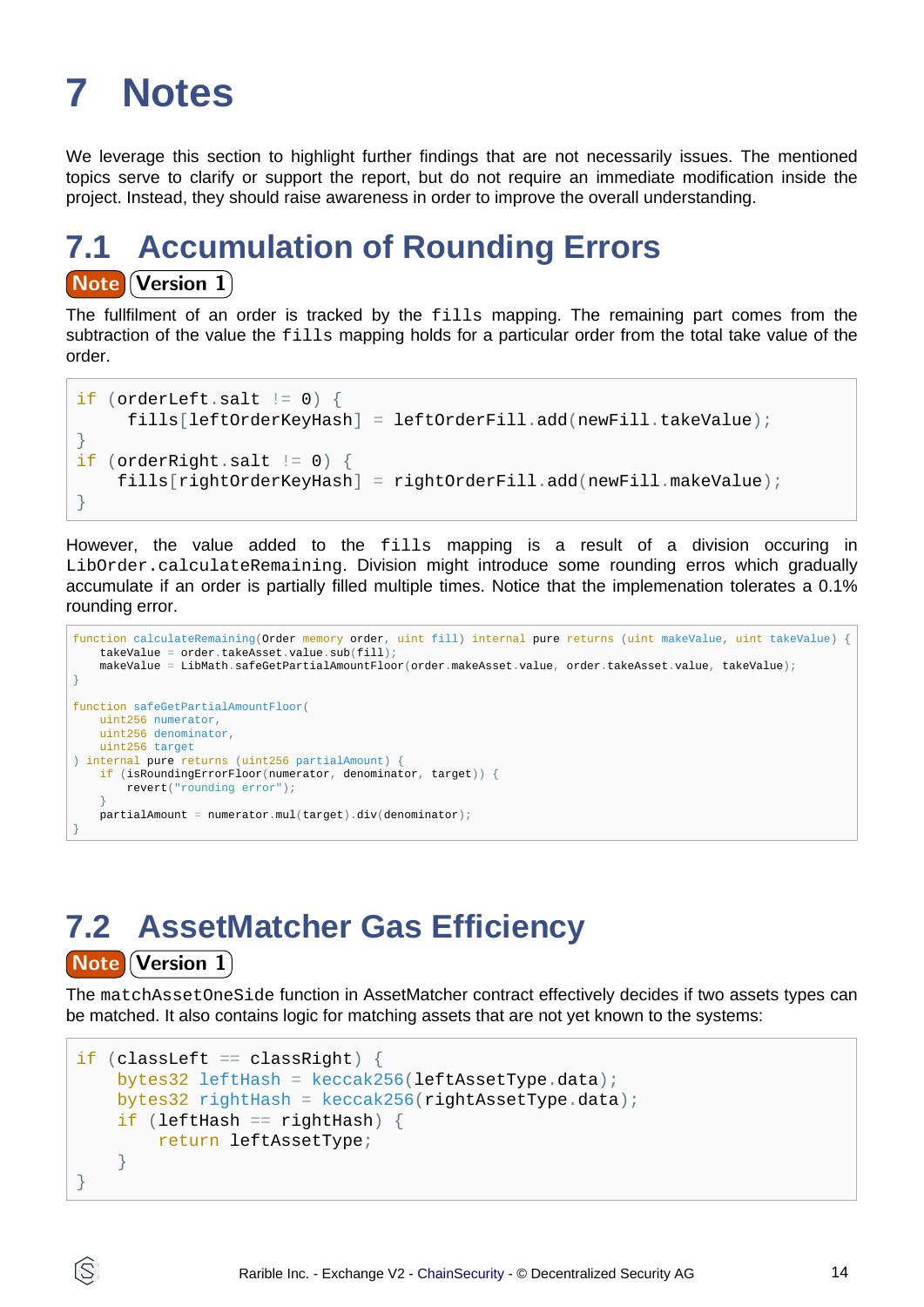This piece of code works for all known asset types as well. In addition, it is more efficient than the current matchAssetOneSide for most of the known asset types.

## **7.3 Incentives for Front-Running**

#### **Note Version 1**

In case when 2 assets that can pay fees are exchanged, the order of arguments in matchOrders function might matter. Moreover it determines the price and thus the amounts exchanged between the two parties. There might be third parties that are incentivised to front-run the transactions in order to determine the position of the orders for their own interest. The users should be aware of such events. In addition, once the transactions are visible in the mining pool, any other parties can try to frontrun the match, to profit from matching with lower fees or good price.

Illustration of order importance:

Let A and B be an ERC20 and ERC1157 token respectively. Accoring to the contract logic currently implemented, the feeable token is A. Assume two orders O1:(10A, 20B) and O2:(50B,11A) Executing matchOrder(O1, O2) yields fillResult(10A, 20B) (fillLeft will be called). On the other hand, executing matchOrder(O2, O1) yields fillResult(20B, 220/50A) (fillRight will be called). Assuming a fee of 10% then in the first case we have 0.1 \* 10A and the second 0.1\* 220/50 A

### **7.4 Orders Can Pay No Fees Note Version 1**

Before transfering the assets to the corresponding parties the fee side is chosen. The side is chosen to be the one that offers ETH or ERC20 or ERC1155. If there is no such types in make and take assets of the order, the fees won't be deducted.

## **7.5 Reentrancy Risk**

#### **Note Version 1**

In the matchOrders can occur calls to other contacts and addresses. For example, during the native ether transfer or during the transfer of tokens that allow user hooks e.g. ERC777 (extension of ERC20). While we haven't identified a direct way, how this can be abused. But risk of reentrancy is nullified when a non-reentrant lock is used, for a price of small gas cost increase.

In addition, following transfers of ether will send all the gas to the callee, allowing it to execute any other contract with no restrains.

```
(bool success,) = to.call{ value: value }("");
```
### **7.6 The Order of Orders Determines The Price Note Version 1**

In centralized order book-based exchanges, the price of matchable orders with different prices is usually determined by the order with the earliest submission time. In the current implementation, the price is determined by the left order. While the centralized method is not applicable to this system, the current behavior should be documented in specification, as the users should be aware of the price formation.